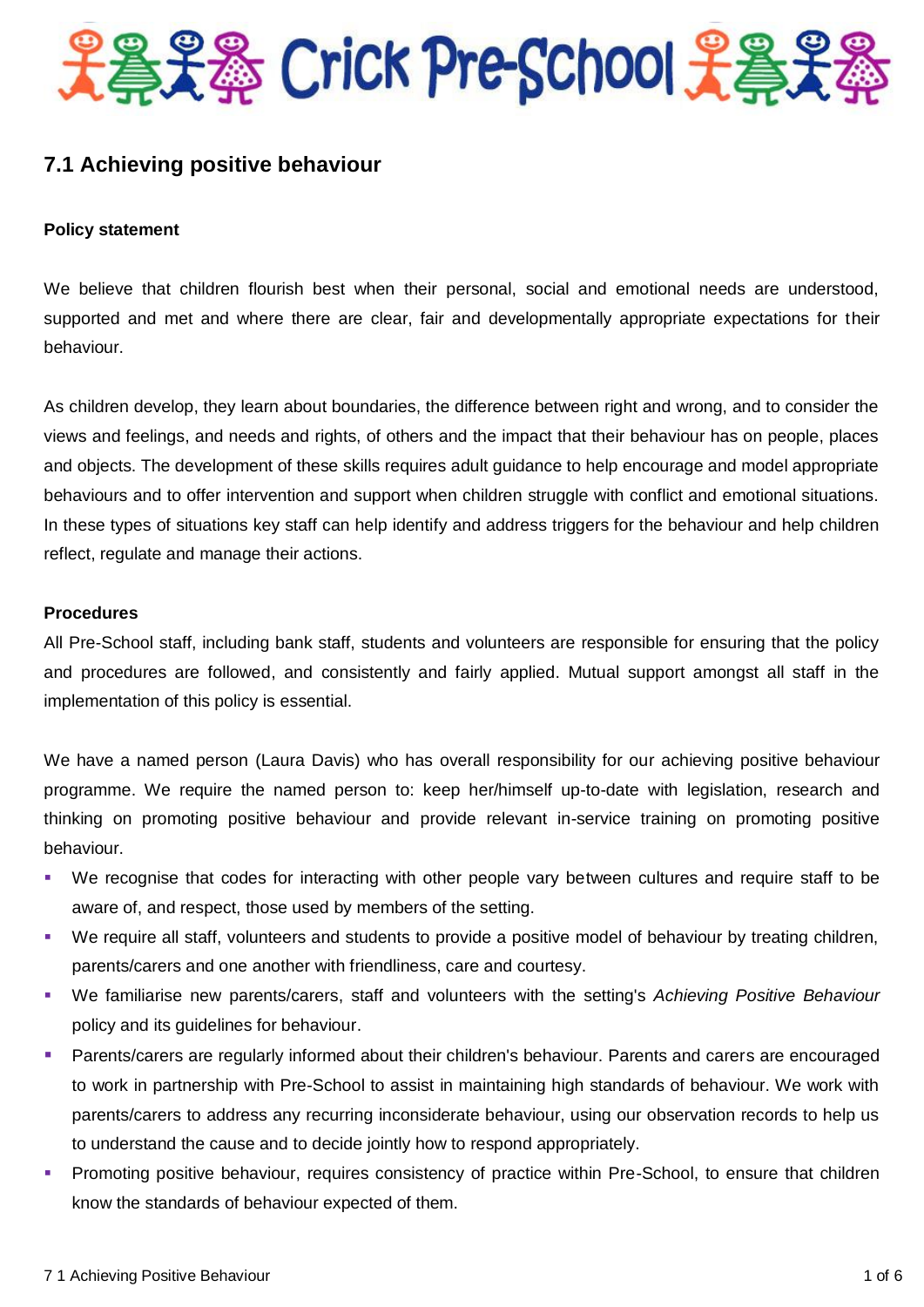

- We have a set of 'Pre-School rules', which are visually displayed in the setting and staff discuss them regularly with the children. We have our main rules, kept simple allowing the children to understand and remember them that include:
	- o Kind Words
	- o Kind Hands
	- o Kind Feet
	- o Good Listening
	- o Good Sharing

We also discuss:

- o Walking (inside)
- o Helping others (tidying up)
- o Saying please and thank you

#### *Rewards*

The Pre-School's ethos of encouragement is central to the promotion of good behaviour. Rewards are one means of achieving this. They have a motivational role in helping children to realise that good behaviour is valued, and are clearly defined in the procedures. Integral to the system of rewards is an emphasis on praise both informal and formal to individuals and groups.

Within Pre-School the following systems for giving rewards are in operation:

- Verbal/non-verbal praise
- **Stickers and celebration certificates**
- Charts where appropriate
- Sharing achievements with parents/carers after the session
- Star of the week system

# *Weather Behaviour Chart – Visual Aid*

At Pre-School we aim to focus on rewarding positive behaviour to highlight our behavioural expectations. Nevertheless, sanctions can be needed to respond to inappropriate behaviour.

Sanctions used depend of the situation and individual child's needs but remain consistent in their approach. We have a *Weather Behaviour Chart* to support our Achieving Positive Behaviour policy in a visual way with seven levels of behaviour. This system is fully explained to the children and used where it would be beneficial to the child. Each week every child starts on "sunshine".

If an individual child needs reminding of behaviour expectations they are given three opportunities to change their behaviour. If, after three warnings, the child is still choosing not to do the right thing, then their name will be moved down the Weather Behaviour Chart to "cloudy" and their play will be redirected by an adult, moving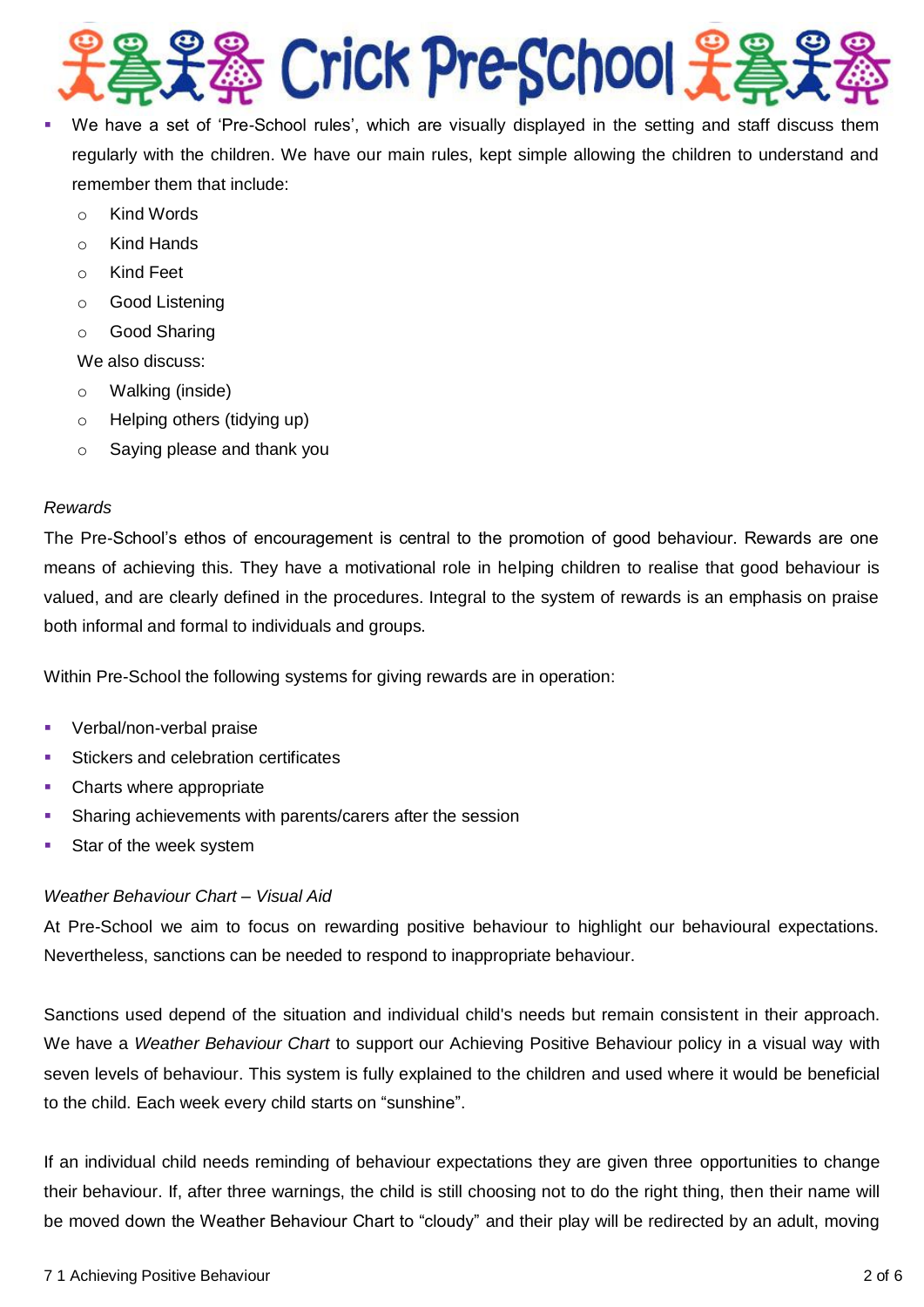# S Crick Pre-School £

the child away from the situation. They will be given clear reminders of good behaviour and of our expectations within the Pre-School room.

Should the child then continue not to choose the right thing to do they will continue to be moved down the Weather Behaviour Chart to "rainy" and then "thunder and lightning". Parents/carers will be notified of behaviour that day. This approach is balanced and children can be moved to "blue skies", "over the rainbow" and "pot of gold" for good behaviour as well as to "cloudy", "rainy" and "thunder and lightning" for unwanted behaviour. Should a child reach "pot of gold", they can choose a small prize at the end of the week.

# *Individual Behaviour Sticker Chart:*

This is used by staff in consultation with parents/carers for a child who may need to have more frequent reminders about behaviour. It will include targets that are relevant for the child and will incorporate an acknowledgement of whether or not the targets have been met on a daily basis through the sticker reward system. This can move with the child into the home environment for parents/carers to continue to use at home. Parents/carers will receive feedback regularly about the success of these interventions. If behaviour improves then the Behaviour Chart will cease to be.

# *Rough and tumble play and fantasy aggression*

Young children often engage in play that has aggressive themes – such as superhero and weapon play; some children appear pre-occupied with these themes, but their behaviour is not necessarily a precursor to hurtful behaviour or bullying, although it may be inconsiderate at times and may need addressing using strategies as above.

- We recognise that rough and tumble play are normal for young children and acceptable within limits. We regard these kinds of play as pro-social and not as problematic or aggressive.
- We will develop strategies to contain play that are agreed with the children, and understood by them, with acceptable behavioural boundaries to ensure children are not hurt.
- We recognise that fantasy play also contains many violently dramatic strategies, e.g. blowing up and shooting, and that themes often refer to 'goodies and baddies' and as such offer opportunities for us to explore concepts of right and wrong- with reference to the Prevent Duty.
- We are able to tune in to the content of the play, perhaps to suggest alternative strategies for heroes and heroines, making the most of 'teachable moments' to encourage empathy and lateral thinking to explore alternative scenarios and strategies for conflict resolution.

#### *Focused Intervention Approach*

- The reasons for some types of persistent behaviours are not always apparent, despite knowledge and input from parents and staff members.
- Where all possible explanations have been considered and none are deemed a sufficient explanation of the behaviour a focused intervention approach should be applied.
- We follow the ABC approach, using key observations to identify the
- 7 1 Achieving Positive Behaviour 3 of 6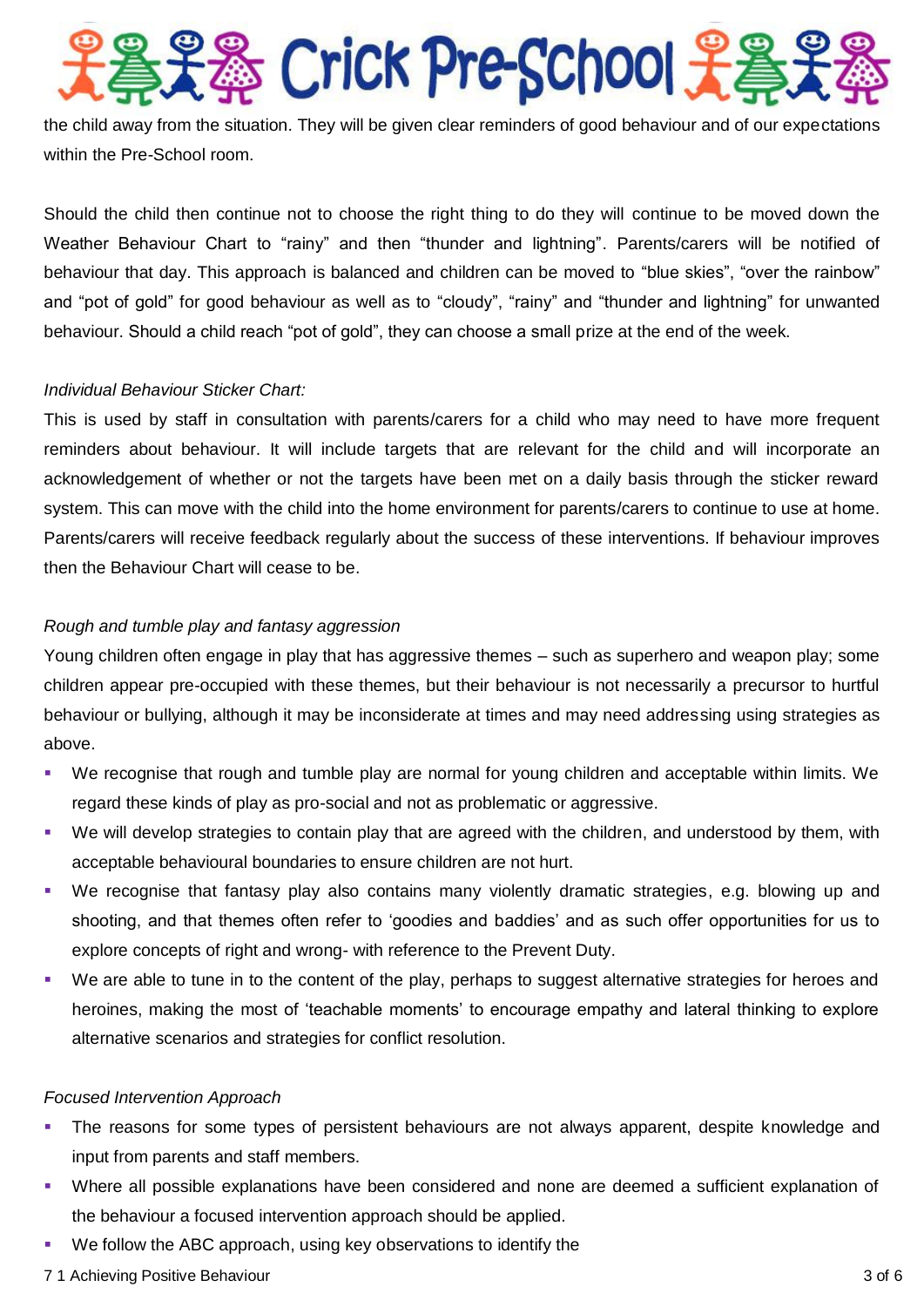**La La Crick Pre-School 上高史** 

- A: Antecedent. The event or activity occurring immediately before the incident.
- B: Behaviour. What behaviour was observed.
- C: Consequence. What the consequences were for that behaviour.
- Once analysed this document should provide an overall picture of the challenging behaviour/s and will help to determine the cause and suitable support will then be offered.

#### *Use of Physical Intervention.*

- Physical intervention is described as any forceful contact by an adult with a child, such as grabbing, pulling, dragging or any form of restraint of a child, such as holding down.
- Staff will not use physical intervention to manage a child's behaviour unless it is necessary to use 'reasonable force' to ensure the safety of the child, other children, staff or damage to property.
- If reasonable force is used at any time, parents will be informed on the day that it occurs. All interventions of this nature will be recorded accurately and stored with the child's records, along with a record of who has been informed, when and how.
- Corporal (physical) punishment will never be either used or threatened.

# *Challenging Behaviour/Aggression by children towards other children.*

- Any aggressive behaviour by children directed at other children will result in staff member intervening to challenge and prevent escalation.
- If the behaviour has been significant or may potentially have a detrimental effect on the child, the parents of the child who has been the victim of behaviour and the parents of the child who has been the perpetrator should be informed.
- The designated person will contact children's social services if appropriate, i.e., if a child has been seriously injured, or if there is reason to believe that a child's challenging behaviour is an indication that they themselves are being abused.
- The designated person will make a written record of the incident, which is kept in the child's file; in line with the *Safeguarding children, young people and vulnerable adults* policy.
- The designated person should complete a risk assessment related to the child's challenging behaviour to avoid any further instances.
- The designated person should meet with the parents of the child who has been affected by the behaviour to advise them of the incident and the setting's response to the incident.
- Ofsted should be notified if appropriate, i.e., if a child has been seriously injured.
- Relevant health and safety procedures and procedures for dealing with concerns and complaints should be followed.
- Parents should also be asked to sign risk assessments where the risk assessment relates to managing the behaviour of a specific child.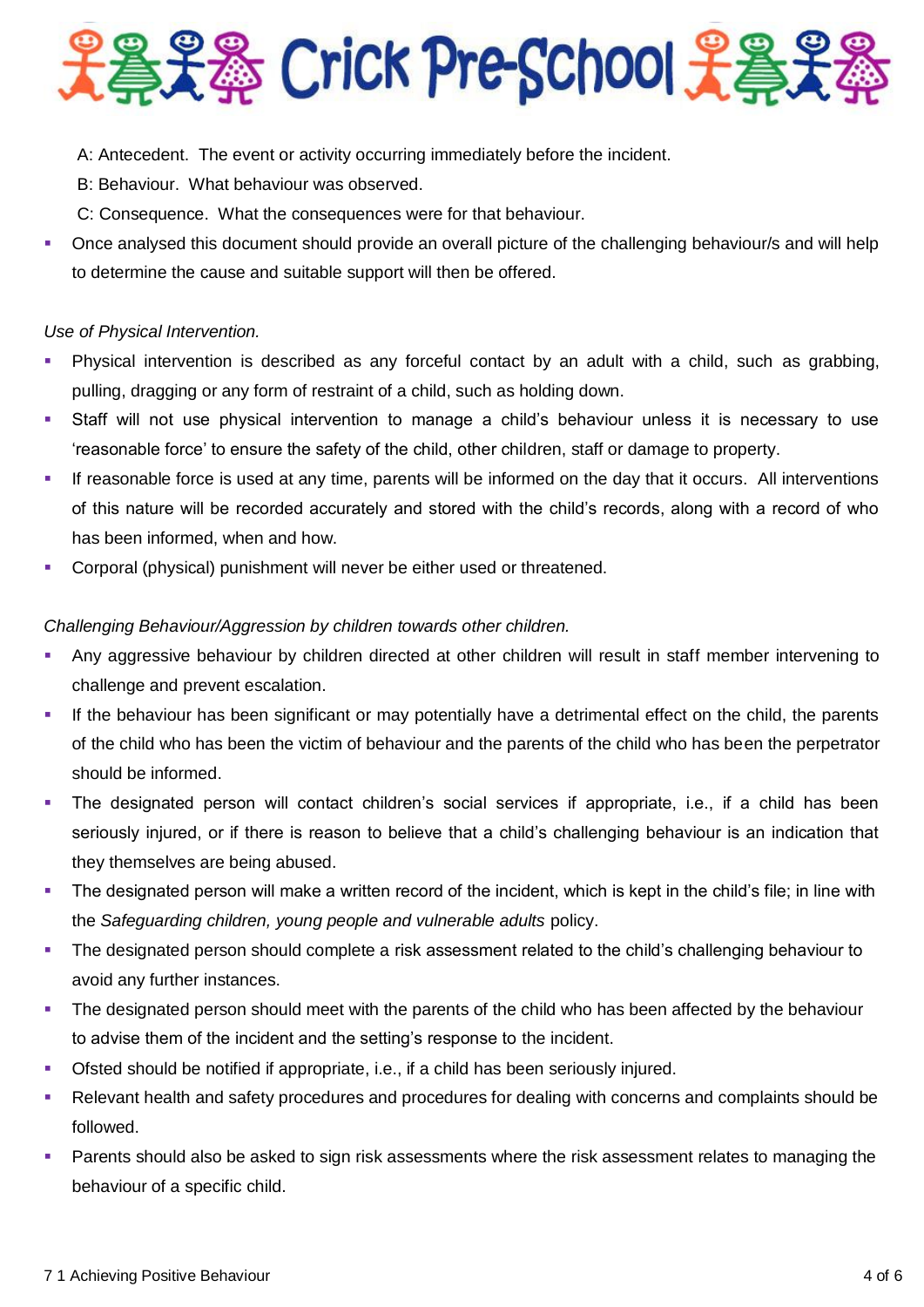

#### *Bullying*

Bullying is a behaviour that both parents and practitioners worry about. Bullying is a deliberate, aggressive and repeated action, which is carried out with intent to cause harm or distress to others. It requires the child to have 'theory of mind' and a higher level of reasoning and thinking, all of which are complex skills that most three-year-olds have not yet developed (usually after the age of four along with empathy). Therefore, an outburst by a three-year-old is more likely to be a reflection of the child's emotional well-being, their stage of development or a behaviour that they have copied from someone else.

Young children are keen observers and more likely to copy behaviours, which mimic the actions of others, especially the actions of people they have established a relationship with. These are learnt behaviours rather than premeditated behaviours because children this young do not have sufficiently sophisticated cognition to carry out the type of bullying an older child can do. Unless addressed early, this type of pre-bullying behaviour in young children can lead on to bullying behaviour later in childhood. The fear is that by labelling a child as a bully so early in life we risk influencing negative perceptions and expectations of the child which will impact on their self-image, self-esteem and may adversely affect their long term behaviour. This label can stick with the child for the rest of their life.

#### *Challenging unwanted behaviour from adults in the setting*

- Settings will not tolerate behaviour from an adult which demonstrates a dislike, prejudice and/or discriminatory attitude or action towards any individual or group. This includes negativity towards groups and individuals living outside the UK (xenophobia). This also applies to the same behaviour if directed towards specific groups of people and individuals who are British Citizens residing in the UK.
- Allegations of discriminatory remarks or behaviour including xenophobia made in the setting by any adult will be taken seriously. The perpetrator will be asked to stop the behaviour and failure to do so may result in the adult being asked to leave the premises and in the case of a staff member, disciplinary measures being taken.
- Where a parent makes discriminatory or prejudiced remarks to staff at any time, or other people while on the premises, this is recorded on the child's file and is reported to the setting manager. The procedure is explained and the parent asked to comply while on the premises. An 'escalatory' approach will be taken with those who continue to exhibit this behaviour. The second stage comprises a letter to the parent requesting them to sign a written agreement not to make discriminatory remarks or behave in a discriminatory or prejudiced manner; the third stage may be considering withdrawing the child's place.